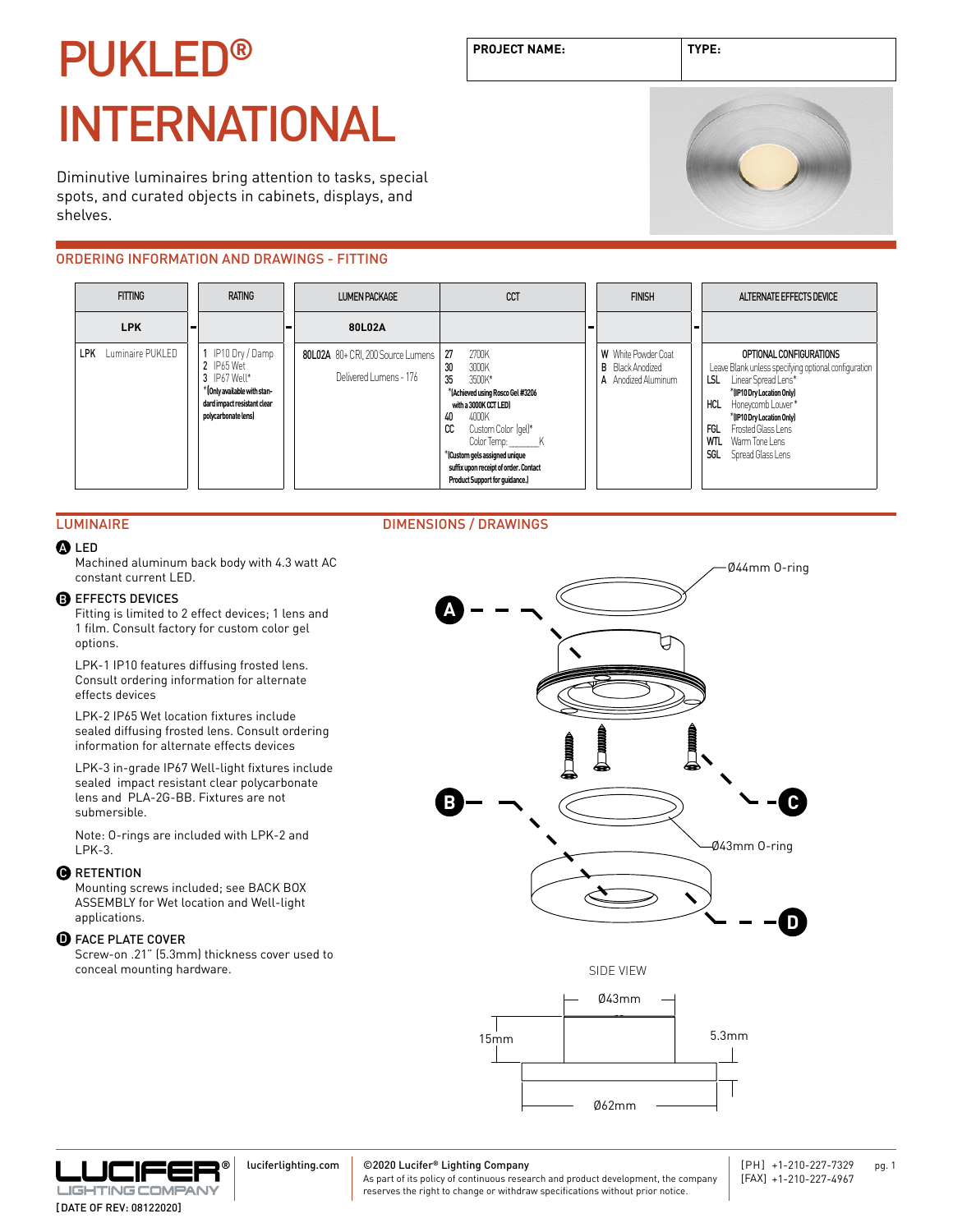## PUKLED INTERNATIONAL

### MOUNTING ENCLOSURE

#### **QTY.**

#### **\_\_\_ PLA-2G-BB**

PLA-2G-BB back box assembly included with LPK-3 IP67 Well-light fitting and recommended for LPK-2 IP65 Wet location fittings. O-ring included.



#### REMOTE POWER SUPPLY OPTIONS

#### **IP65 WET, IP10 DRY / DAMP LOCATION, OR CONCRETE POUR LOCATION**



Mounting hardware ordered separately from junction box. Select from the following:

#### **QTY.**

| <b>UBBA-HGR</b> | Hanger bars     |
|-----------------|-----------------|
| <b>UBBA-BKT</b> | <b>Brackets</b> |

Universal Junction Box with integral power supply, wet location and concrete pour rated. Optional UBBA-HGR or UBBA-BKT mounting hardware, specified separately.

#### UBBA-HGR

Hanger bars, adjust from 14" to 24" for standard joist spacing. For use with UBB, Universal Junction Box.

#### UBBA-BKT

Brackets, universal stainless steel mounting flange. For use with UBB, Universal Junction Box.



©2020 Lucifer**®** Lighting Company luciferlighting.com

As part of its policy of continuous research and product development, the company reserves the right to change or withdraw specifications without prior notice.









[DATE OF REV: 08122020]